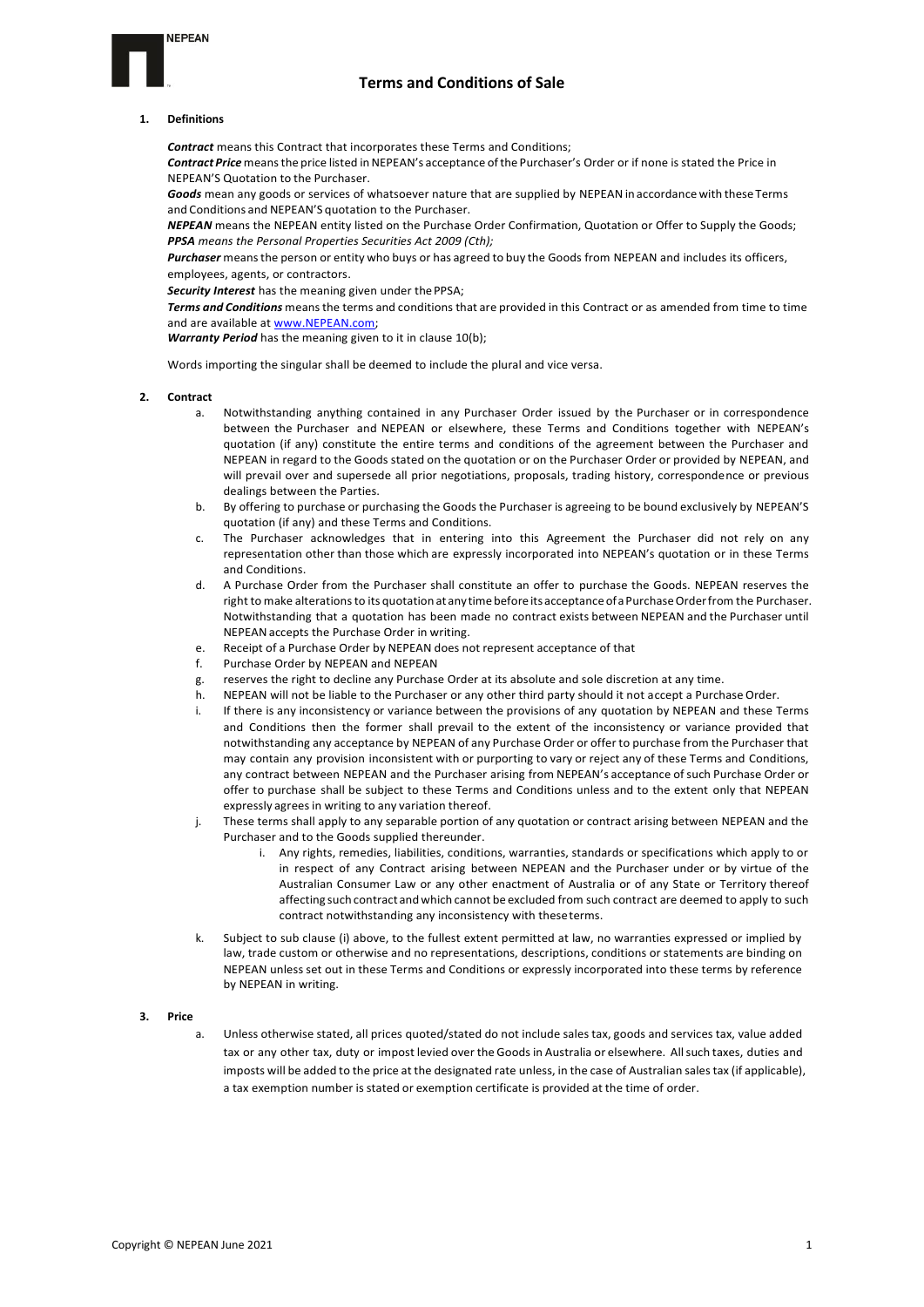

- b. If GST is imposed in Australia on any supply made under or in connection with this Contract, NEPEAN may recover from the Purchaser an amount on account of GST, such amount to be in addition to the price or any other amount or consideration payable underthis Contract and to be calculated by multiplying the Price or any other amount or consideration payable by the Purchaser for the relevantsupply, by the prevailing GST rate. Any amount on account of GST recoverable from the Purchaser under this clause, shall be calculated without any deduction or set-off of any other amount and is payable by Purchaser upon demand, whether such demand is by means of an invoice or otherwise.
- c. Unless stated otherwise, all prices, quotes or other amounts are in Australian Dollars (AUD\$).
- d. Prices included in NEPEAN's quotation are based upon the quantities of Goods and description of the services referred to in NEPEAN's quotation. Should the Purchaser offer to purchase a quantity of Goods or type of services which is at variance with that referred to in the quotation, NEPEAN reserves the right, at its sole discretion, to amend the price quoted for such Goods and/or services.
- All quotations issued by NEPEAN remain open for acceptance for a period of thirty (30) days from the date of the quotation unless an alternate period is specified in the quotation.

### **4. Price Adjustments**

- a. Unless otherwise expressly stated in writing, prices quoted by NEPEAN are based on the costs of material, labour, freight, insurance, and duties and other costs and charges at the date of any quotation or such other date specifically referred to therein in respect of such matters. Such prices shall be subject to adjustment in respect of any variation in such costs, rates or charges or their method of assessment occurring after that date and until the completion of any contract between NEPEAN and the Purchaser based on such quotation including, without limitation, changes in:
	- i. Australian costs;
	- ii. Overseas costs;
	- iii. foreign currency and exchange rates;
	- iv. customs and excise duties, levies, charges, imposts and the like; and
	- v. transport costs.
	- vi. raw materials costs including but not limited to steel and copper prices;
- b. NEPEAN shall give the Purchaser reasonable notice of any increase in the prices quoted where the amount of such increase is, in NEPEAN's opinion, substantial.
- c. Unless otherwise expressly stated in writing in NEPEAN's quotation salestax, GST, VAT or any other tax, levy or the like imposed on either the sale, manufacture, dealing with, distribution, import, export or use of the Goods or measured by the selling price of goods or otherwise howsoever levied against or added to the price of the Goodsshall in all cases be an excluded cost that shall be added to the price for payment by the Purchaser.
- d. Unless otherwise expressly stated in writing in NEPEAN's quotation any customs duties, levies, taxes, (carbon) costs and the like imposed in respect of the goods applicable at the date of any quotation or such other date specifically referred to therein in respect of such matters will be added to the price and any variation thereto, for whatever reason, shall be to the Purchaser's account.
- e. Where NEPEAN is delayed or the works are varied by the act or omission of the Purchaser or that of the Purchaser's agent, or any contractor for whom the Purchaser is responsible, NEPEAN shall notify the Purchaser of any additional costs which will be incurred as a result of such delay or variation, which additional costs shall be to the account of the Purchaser.
- f. The Purchaser is entitled to make variations to the Purchase Order only with NEPEAN's prior written consent, including an increase or reduction of scope of supply, character, quality, nature or design as well as change of delivery time, provided that such variations are within what the parties could reasonably expect when entering into the Contract. The variation will be formalised by NEPEAN's issuance of a written variation order confirmation.
- g. If in performing its obligations NEPEAN incurs more costs by reason of the creation or amendment after the date of NEPEAN's quotation of any law or of any order, regulation or by-law having the force of law or any applicable standard, the amount of such increase or decrease shall, as applicable be added to the Contract Price and even where such contract price is quoted as firm or fixed it shall be subject to adjustment for cost variations caused by such creation or amendment.
- h. Changes in foreign exchange rates shall be payable and calculated attherateofexchangeactuallypaidbyNEPEAN against the exchange rate in NEPEAN's quotation. If prices are expressed in different currencies and the Purchaser seeks or requires payment in any other currency than specified in NEPEAN's quotation, the Purchaser shall bear any foreign exchange risk arising from such payment.
	- i. For the purpose of this clause the expression and meaning of the term 'cost' is deemed to include overheads and interest paid.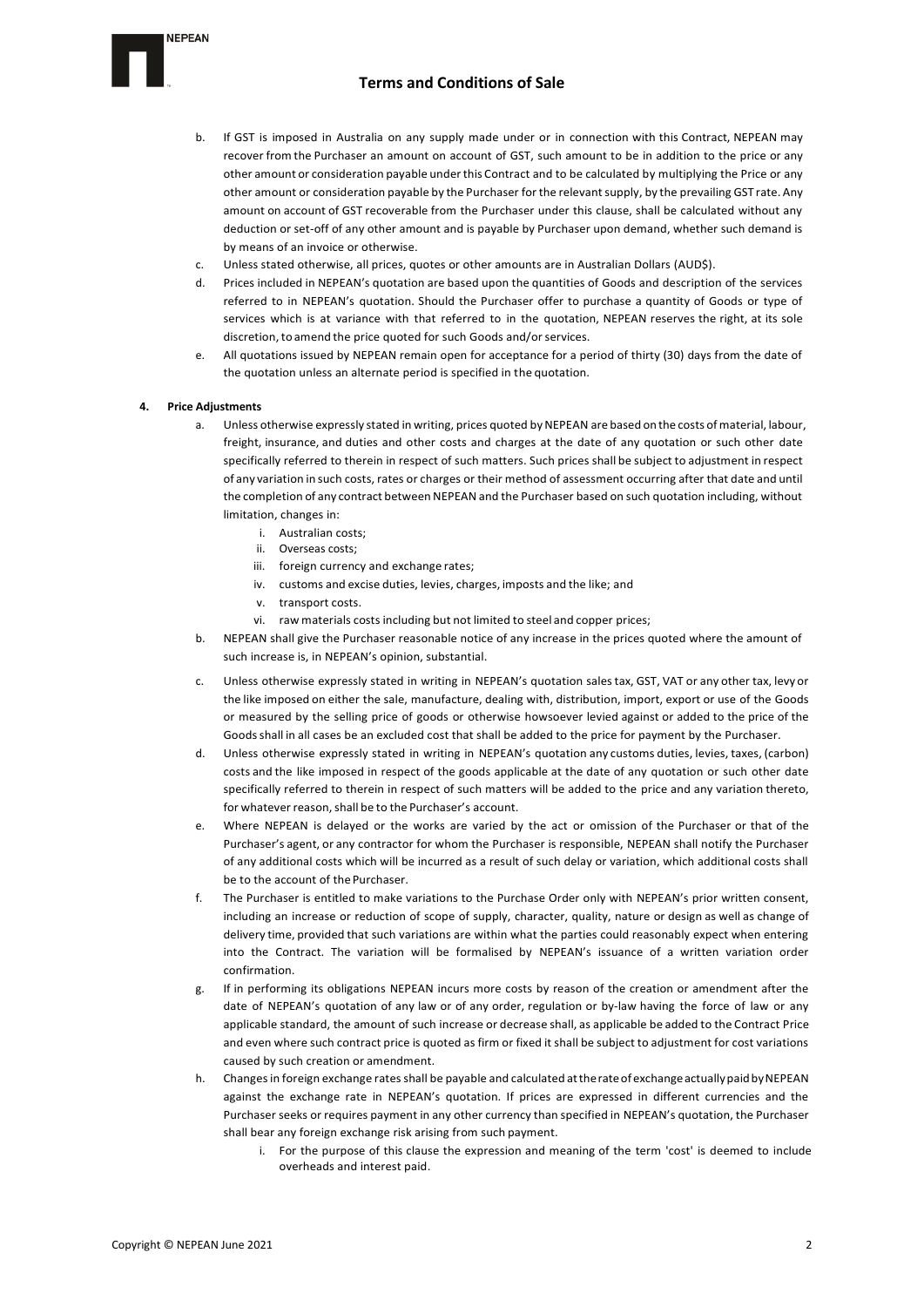

### **5. Specifications and Drawings**

**NEPEAN** 

- a. All descriptive and shipping specifications, drawings, dimensions and weights submitted by NEPEAN in relation to any quotation are approximate only and any descriptions, illustrations and data contained in any catalogues price lists and/or other advertising or promotional material are intended by NEPEAN only to present a general view of the Goods and/or Services described therein and none of such specifications, drawings, dimensions, weights, descriptions, illustrations or data shall form part of any contract arising between NEPEAN and the Purchaser**.**
- b. In Supplying the Goods and/or Services the subject of the contract between NEPEAN and the Purchaser, NEPEAN may provide such drawings relating to the Goods and/or Services as NEPEAN deems in its sole discretion are reasonable and necessary. Any and all Intellectual Property Rights in any drawings supplied by NEPEAN shall remain vested in NEPEAN.
- c. All information relating to any patents, designs, drawings, specifications, computer software or code, information, samples and the like provided by NEPEAN shall be treated by the Purchaser as confidential and shall not be copied or disclosed by the Purchaser to a third party.
- d. The Purchaser's Ordershall be accompanied by sufficient information, drawings and data to enable NEPEAN to commence work and proceed with the work without interruption. The Purchaser shall be solely responsible for, and warrant, the accuracy of the information it provides.
- e. Any drawings or other information requiring the Purchaser's approval shall be approved, amended or rejected and returned to NEPEAN within 7 days of the date of receipt by the Purchaser of such drawings or other information requiring approval.
- f. Unless NEPEAN has expressly agreed otherwise in writing, NEPEAN makes no representation nor gives any warranty in respect of fitness for any specific purpose or particular use.
- g. Unless otherwise expressly agreed in writing it is Purchaser's responsibility and cost to obtain and provide any licences, access, approvals or permits as necessary for performance of any contract arising between NEPEAN and the Purchaser.
- h. Any performance figures provided by NEPEAN are based on the NEPEAN's experience and are not guaranteed performance figures. NEPEAN shall have no liability to the Purchaser should the Goods and/or Services supplied fail to attain such performance figures unless NEPEAN has expressly guaranteed in writing the attainment of such performance figures, but subject always to recognised tolerances and reasonable variances applicable to such performance figures.
	- i. Where NEPEAN has expressly guaranteed performance figures in respect of Goods and/or Services and the performance figures attained in respect of such Goods and/or Services on any test are outside applicable tolerances and variances, NEPEAN shall be given reasonable time to rectify the performance of such Goods and/or Services.

### **6. Payment**

- a. Unless otherwise expressly agreed in writing by NEPEAN, all invoices supplied by NEPEAN must be paid in full (without any set-off or counterclaim) within 14 days of the date of the invoice. Payment is only received by NEPEAN when the payment is made in cash, or when the proceeds of other methods of payment are cleared and credited to NEPEAN's bank account.
- b. If the Purchaser fails to pay the price when due, NEPEAN may at NEPEAN's sole discretion, at any time until payment is made in full:
	- i. suspend delivery of the Goods, the subject of this Contract;
	- ii. suspend any Goods the subject of any other contract with the Purchaser without incurring any liability whatsoever to the Purchaser thereof.
	- iii. in addition to any other rights charge the Purchaser weekly interest on the overdue amount based on the prevailing Commonwealth Bank of Australia base corporate overdraft rate for facilities over \$100,000 plus 3%, calculated from the date payment was due to the date of receipt of full and final payment. Payment will be first credited against interest accrued.
	- iv. recover as a debt due from the Purchaser, the cost to NEPEAN of recovering any overdue amount, including legal or other associated costs. NEPEAN shall be entitled at any time to assign to any other person all or any part of the debt owing to NEPEAN and notwithstanding any rule of common law or equity to the contrary, or the appointment of a liquidator, receiver and/or manager over the Purchaser and the assets thereof, and the assignee thereof shall be entitled to claim full rights of setoff or counterclaim against the Purchaser as charge holders orsuccessorsin respect ofthe debt or part thereof so assigned. Notwithstanding any rights of lien to which NEPEAN may otherwise be entitled, NEPEAN shall have a specific lien (including right of sale) over the Goods the subject of the Contract and any Goods the subject of any other contract with the Purchaser untilthe price ofthe Goods have been paid in full.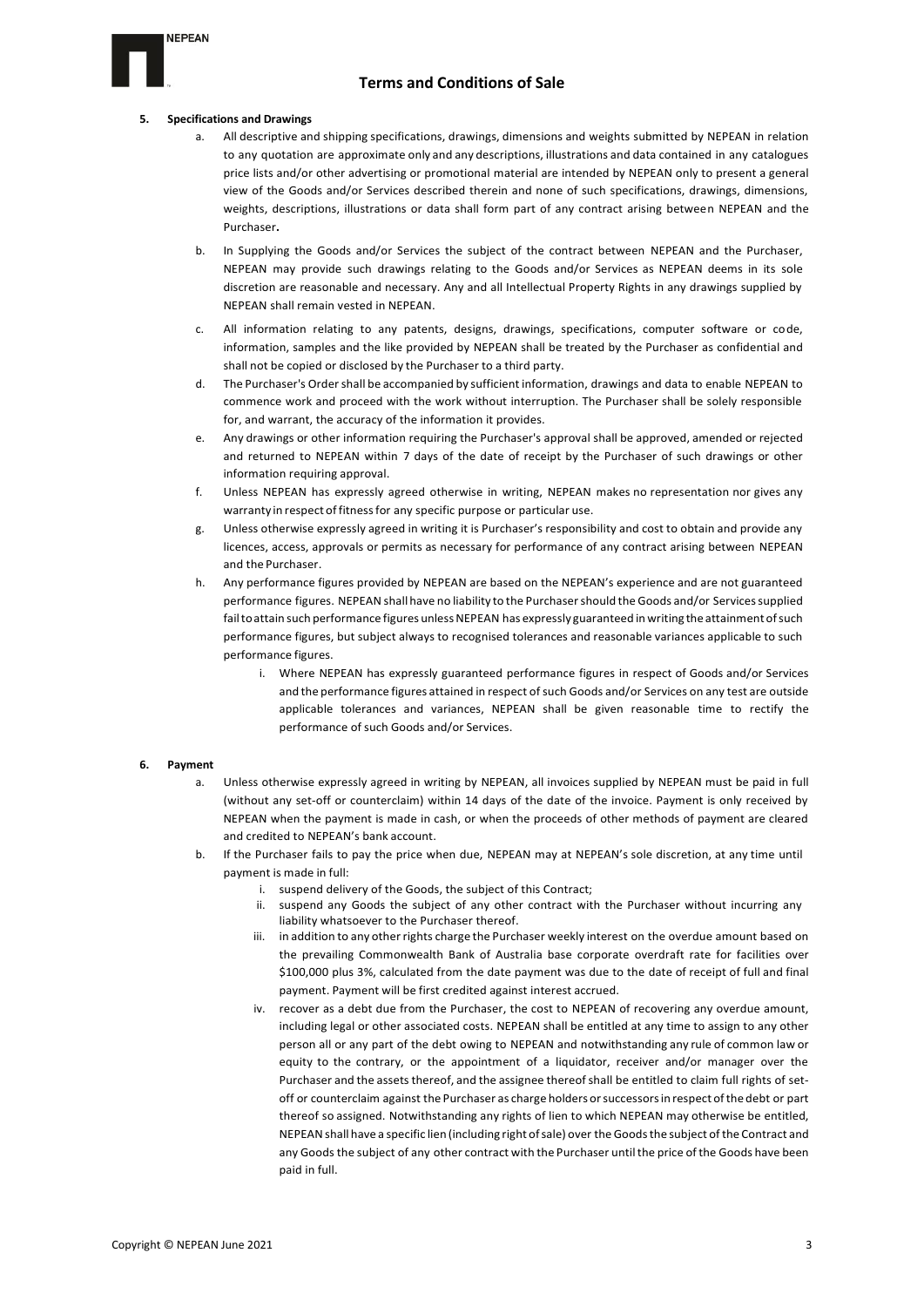

- c. If Goods are in whole or in part ready for delivery and if delivery of such Goods is delayed by reason of instructions given, or lack of instructions by the Purchaser, then full payment of that part of the contract price outstanding shall be due and payable 14 days after notification by NEPEAN to the Purchaser that such Goods are ready for delivery as though delivery had been completed in accordance with these Terms and Conditions.
- d. Unless expressly set out in NEPEAN's quotation, NEPEAN shall not be required to provide any security for its obligations underthis Contract. Where any security is expressly agreed to by NEPEAN it will be given in the form of a bank guarantee be issued by NEPEAN's bankers containing an expiry date not exceeding 18 months. The Security shall be supplied by NEPEAN on Delivery of the Goods and the Purchaser must return and release the security on expiry of the Warranty Period specified in these Terms and Conditions.

### **7. Delivery**

- a. Time will not be of the essence under thisContract.
- b. Unlessstated otherwise in NEPEAN's quotation, all Goods are supplied ex-works atthe place ofmanufacture and delivery to a carrier's vehicle, including loading, shall constitute delivery by NEPEAN to the Purchaser. No allowance has been made in the Price for transport, insurance or unloading costs. Where the Purchaserrequests delivery other than ex- works NEPEAN, at its sole discretion, may agree to act as agent for the Purchasertoeffect such delivery and all costs of carriage and insurance in relation thereto will be to the Purchaser's account. In any event the Purchaser shall ensure provision of reasonable access to the point of delivery and for off-loading and/or handling without delay.
- c. NEPEAN reserves the right, in its sole discretion to make partial deliveries of any Goods and to invoice such partial deliveries separately to the Purchaser in accordance with clause 6 of these Terms and Conditions.
- d. Unless otherwise expressly agreed in writing by NEPEAN, all delivery dates provided by NEPEAN are approximate only and although every reasonable effort will be made by NEPEAN to deliver Goods by the estimated delivery date, any failure by NEPEAN to deliver the Goods by any particular date will not entitle the Purchaser to cancelthe Contract or void any of these terms of this Contract or entitle the Purchaser to claim any compensation whatsoever (including liquidated or unliquidated damages) from NEPEAN for late delivery.
- e. Where NEPEAN agrees in writing to guarantee a delivery date, NEPEAN will not be liable for failure to fulfil or for delays in delivering the Goods where delivery is prevented, delayed or hindered by a force majeure event, any act or omission or direction of the Purchaser, the Purchaser's employees, agents or contractors or where NEPEAN is delayed by any other cause beyond NEPEAN'sreasonable control.
- f. All delivery dates are dependent upon the timely receipt of the Purchaser's written order, all necessary particulars or details required for production and payment of any progress claims strictly in accordance with this Contract.
- g. If after a period of 14 days from the date NEPEAN notifies the Purchaser that Goods are ready for delivery and delivery of such Goods is delayed for any reason beyond NEPEAN's reasonable control NEPEAN shall be entitled, at its sole discretion, to arrange for suitable storage of such Goods at its premises or elsewhere and NEPEAN shall take reasonable measures to protect the Purchaser's interest in such Goods. To then extent permitted by law, the Purchaser shall pay all reasonable costs of such storage together with all reasonable costs of insurance, demurrage, handling and other contingent charges as a result of the storage and delivery of the Goods.
- In addition to sub clause (g) above, if Goods are in whole or in part ready for delivery and if delivery of such Goods is delayed by reason of instructions given, or lack of instructions by the Purchaser, or any other delay outside of NEPEAN'sreasonable control, then NEPEAN shall be entitled to invoice and paymentfor those Goods in accordance with clause 6(d).

## **8. Risk and Title**

- a. The risk of loss of or damage to the Goods will pass to the Purchaser at the time of delivery.
- b. Property and Title to the Goods supplied by NEPEAN will not pass to the Purchaser until such time as the Goods have been paid for in full.
- c. Until such time as title and property in such Goods passes to the Purchaser the relationship between NEPEAN and the Purchaser shall be fiduciary and the Purchaser shall hold the Goods as bailee for NEPEAN, and:
	- i. The Purchaser must ensure that the Goods are stored at the Purchaser's place(s) of business and shall be marked in such a manner as they are readily identifiable as NEPEAN's property; and
	- ii. The Purchaser may (unless NEPEAN advises you otherwise,) use, lease at market rates, or sell for full value, the Goods in the ordinary course of the Purchaser's business. However, if the Purchaser receives payment from a third party, the Purchaser agrees to hold such parts of the proceeds as relates to the Goods, separately and in identifiable form, on trust for NEPEAN. Such part shall be deemed to be equal in dollar terms to the amount owing by Purchaser to NEPEAN at the time of the receipt of such proceeds;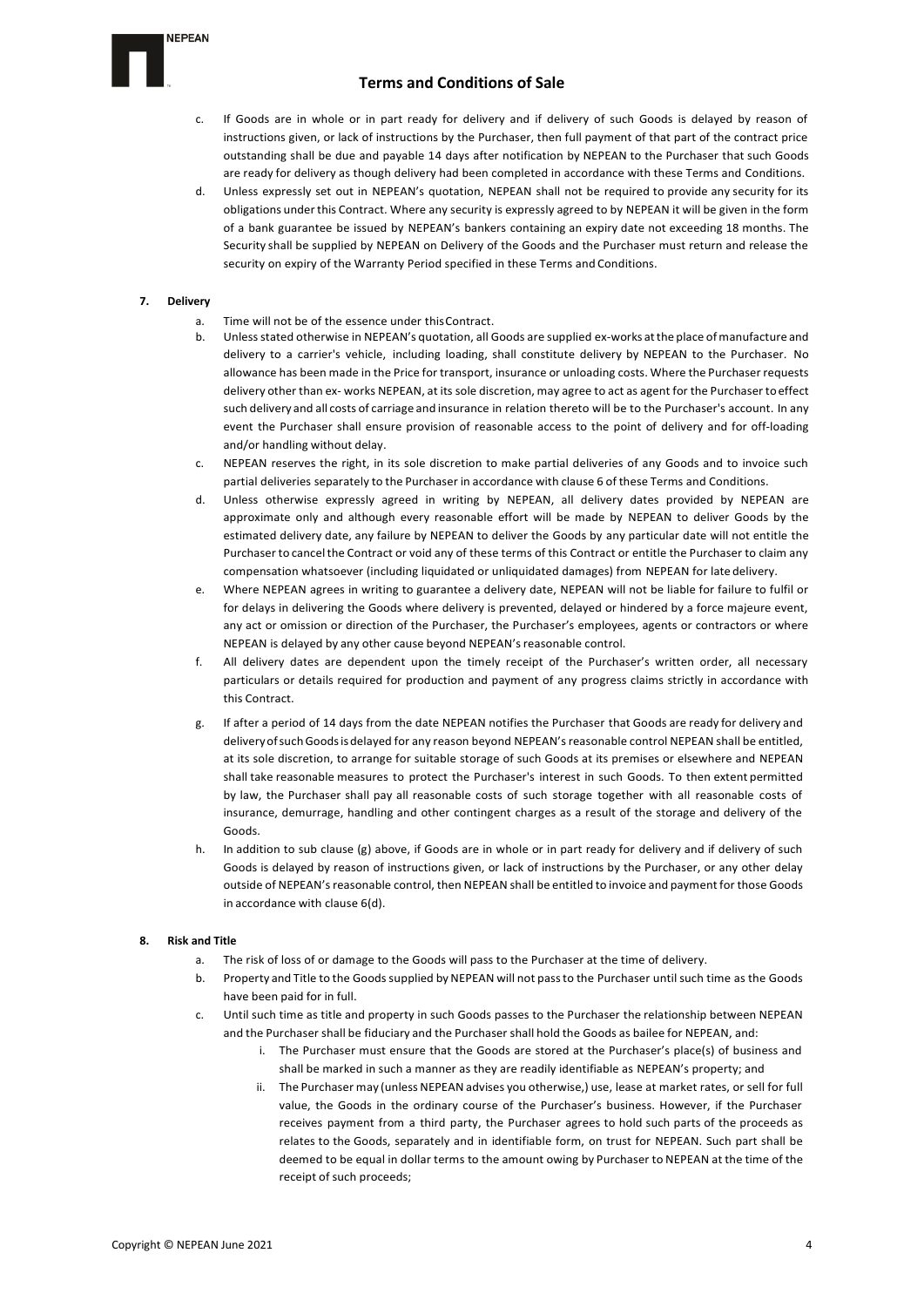- iii. The Purchaser is licensed by NEPEAN to, in the ordinary course of his/its business, process in such fashion as the Purchaser may wish and/or incorporate such Goods in or with any product or products, subject to the express condition that the new product or products or any other chattel whatsoever containing any part of such Goods shall be separately stored and marked so as to be identifiable as being made from or with Goods the property of NEPEAN;
- iv. If Goods the property of NEPEAN are mixed with goods and/or material the property of the Purchaser or are processed with or incorporated therein, the product thereof shall become and/or shall be deemed to be the sole and exclusive property of NEPEAN;
- v. the Purchaser acknowledges and agrees that in relation to Goods that are inventory, the Purchaser will not allow any security interest to arise in respect of the Goods unless NEPEAN has perfected its purchase money security interest;and
- vi. the Purchaser must insure the Goods at its cost, naming NEPEAN as loss payee, for full replacement cost against all risks. NEPEAN may apply the proceeds of any insurance payment to reduce the amount that Purchaser owes NEPEAN.

## **9. Purchase Money Security Interest**

- a. If a term used in this clause has a particular meaning in the PPSA, it has the same meaning in this clause.
- b. the Purchaser acknowledges, accepts and agrees that this Contract creates a purchase money security interest (as that term is defined in the PPSA) in the Goods as commercial property and, for avoidance of doubt, the proceeds of sale of the Goods. The Purchaser must, promptly upon request by NEPEAN, sign any documents (including any new agreements), provide all necessary information and do anything else required by NEPEAN to ensure that the security interest is a perfected purchase money security interest (as that term is defined in the PPSA) and the Purchaser agrees to do all things NEPEAN considers necessary to:
	- i. enable NEPEAN to apply for registration, complete any financing statement or give any notification, in connection with the security interest; and/or
	- ii. ensure that the security interest is enforceable, perfected and otherwise effective;
- c. The Purchaser waives its right under the PPSA to receive a copy of any verification statement or financing change statement (as those terms are defined in the PPSA).
- d. The Purchaser agrees to sign or do all things necessary to perfect NEPEAN's rights under this Contract and appoints NEPEAN as its' attorney to sign any document or do anything that may be required to enforce NEPEAN's rights in the event of default by the Purchaser.

## **10. Warranties**

- a. NEPEAN warrants that the goods when delivered to the Purchaser will generally comply with the description for the Goods in the Purchase Order Confirmation or NEPEAN's quotation.
- b. Unless otherwise expressly agreed to in writing by NEPEAN all Goods shall be warranted to be free from material defects for a period of 12 months from the date of delivery of the Goods. All Services shall be warranted to be supplied with due care and skill for a period of 3 months from the date the services are provided (each referred to as the "Warranty Period").
- c. The warranty above does not extend to include NEPEAN's labour costs. Any removal, reinstallation and other consequential costs will be at the Purchaser's account. The warranty cover for repaired/replaced items will expire on the same date as the warranty for the rest of the Goods and/or Services. When warranty repairs are required to be carried out at locations other than at NEPEAN's premises, then the cost for labour, travel, travel time and accommodation costs incurred by NEPEAN will be to the Purchaser's account.
- d. The warranty in this clause does not apply in respect of defects due to or arising from:
- If the Purchaser is a Consumer (as that term is defined under Australian Consumer Law) in relation to any of NEPEAN's Goods or services purchased by the Purchaser, such Goods and services come with guarantees that cannot be excluded under the Australian Consumer Law. The Purchaser is entitled to a replacement or refund for a major failure and for compensation for any otherreasonably foreseeable loss or damage. If there is a breach of a warranty provided by NEPEAN in regard to the Goods or services provided under this Contract then NEPEAN will:
	- i. Repair or replace the Goods or the relevant parts; or
	- ii. Re-supply or rectify the services; or
	- iii. Where NEPEAN determines that it is not feasible to repair or replace the Goods or services, refund to the Purchaser the amount of the Contract Price for those relevant Goods or services.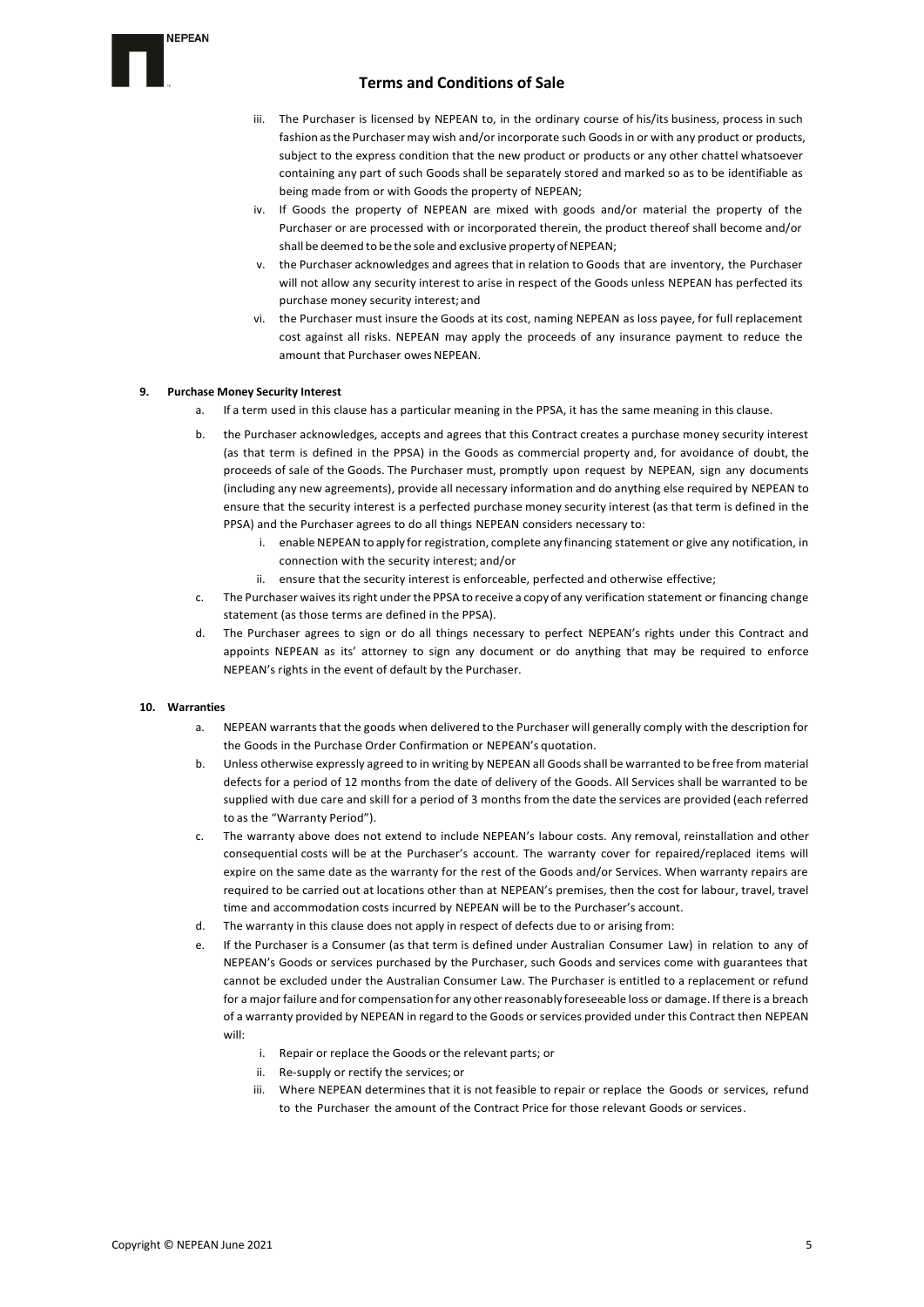- f. To claim the warranty under sub clause (e) above the Purchaser must write toNEPEANatthe address contained in NEPEAN's quotation within the relevant Warranty Period specifying the nature of the defect, breach or nonconformance. If the Purchaser makes a warranty claim in accordance with this clause, the Purchaser will be responsible for all expenses associated with the warranty claim other than the costs of the repair, replacement, rectification or refund for the Goods or services including the cost ofreturning any defective Goodsto NEPEAN.
- g. If the Purchaser is a Non-Consumer (as that term is defined under Australian Consumer Law) in relation to any of NEPEAN's Goods or services purchased by the Purchaser, the following warranty provisions shall apply:
	- i. If the Goods or services provided by NEPEAN are substantially in accordance with the requirements of the Contract, excluding minor omissions or minor defects which do not substantially affect normal use of the Goods or services, the Purchaser must promptly advise the date of acceptance within 24 hours from delivery of the Goods or completion of the services, otherwise acceptance will be deemed to have been notified on the expiration of that period.
	- ii. Any Goods which are rejected by the Purchaser and where NEPEAN has accepted the rejection, the rejected Goods will be repaired or replaced by NEPEAN, at NEPEAN's discretion. If the Goods are rejected, the notice must state the reasons for the rejection, otherwise NEPEAN will not be obliged to accept the notice of rejection.
	- iii. If there is a breach by NEPEAN of any warranty provided by NEPEAN in relation to the Goods or services either under this Contract or otherwise, NEPEAN will at NEPEAN's discretion, which will be the Purchaser's sole remedy, either repair or replace the Goods, re-supply any services or refund the Contract Price for the relevant Goods orservices.
	- iv. All claims with respect to a breach of warranty must be made by to NEPEAN in writing within the Warranty Period, otherwise NEPEAN will not be liable for the defect, breach or non- conformance.
	- v. The repair of Goods at the Purchaser's site or any other location the Goods are stored is at NEPEAN's option. The cost of returning any defective Goods to NEPEAN shall be borne by the Purchaser.
	- vi. Second hand Goods or overhauled Goods are not subject to warranty unless specifically stated in NEPEAN's quotation or otherwise specifically agreed in writing by NEPEAN at the time of acceptance of the Purchaser's offer.
- h. The Purchaser agrees that it did not rely on the skill or judgment of NEPEAN in relation to the suitability of the Goods for a particular purpose and no claim may be made against NEPEAN relating to the suitability of the Goods.

## **11. Intellectual Property**

**NEPEAN** 

- a. The Purchaser agrees and acknowledges that all intellectual property rights including but not limited to: patent, design, trademark, know how or copyright or other intellectual property rights, in respect to the Goods or their manufacture (as applicable) are owned exclusively by and vest automatically in NEPEAN uponcreation;
- b. NEPEAN grants to the Purchaser a royalty-free, non-exclusive, irrevocable, non- transferrable perpetual, licence to use the Intellectual Property for the use, repair and maintenance of the Goods only; The Purchaser must not without NEPEAN's prior written consent decompile, disassemble, reverse engineer, manufacture, duplicate or modify any of the Goods or components thereof nor reproduce, copy or disclose nor permit others to reproduce, copy or disclose any of NEPEAN's designs, specifications or drawings.
- c. In the event of any claim for infringement of intellectual property (including butnotlimited to a registered design, trade mark, copyright, letters patent, or rights of confidentiality) relating to any Goods or components thereof (other than goods or components based on a specification or design provided or specified by the Purchaser), NEPEAN will at its discretion either replace or modify such goods or component with non-infringing goods or components or procure forthe Purchaser the right to use such goods or components. NEPEAN will not be liable for any losses arising from use or non-use of any such infringing goods or components.

## **12. Confidentiality**

- a. All information relating to patents, designs, other Intellectual Property, drawings, specifications, computer programs, information, samples and any other information provided by NEPEAN shall be regarded as confidential and shall not be copied or disclosed by the Purchaser to a third party except with NEPEAN's prior written consent, and shall only be used pursuant to the contract for which they are provided.
- b. The Purchaser acknowledges that the Confidential Information is at all times the property of NEPEAN and a breach of this clause is likely to be harmful to the business and interests of NEPEAN and monetary damages alone may not be a sufficient remedy for a breach of this clause and in addition to any other remedy which may be available at Law or equity, NEPEAN may be entitled to an interim or interlocutory or permanent injunctions or any of them, to prevent breach of this this clause or to compel specific performance toit.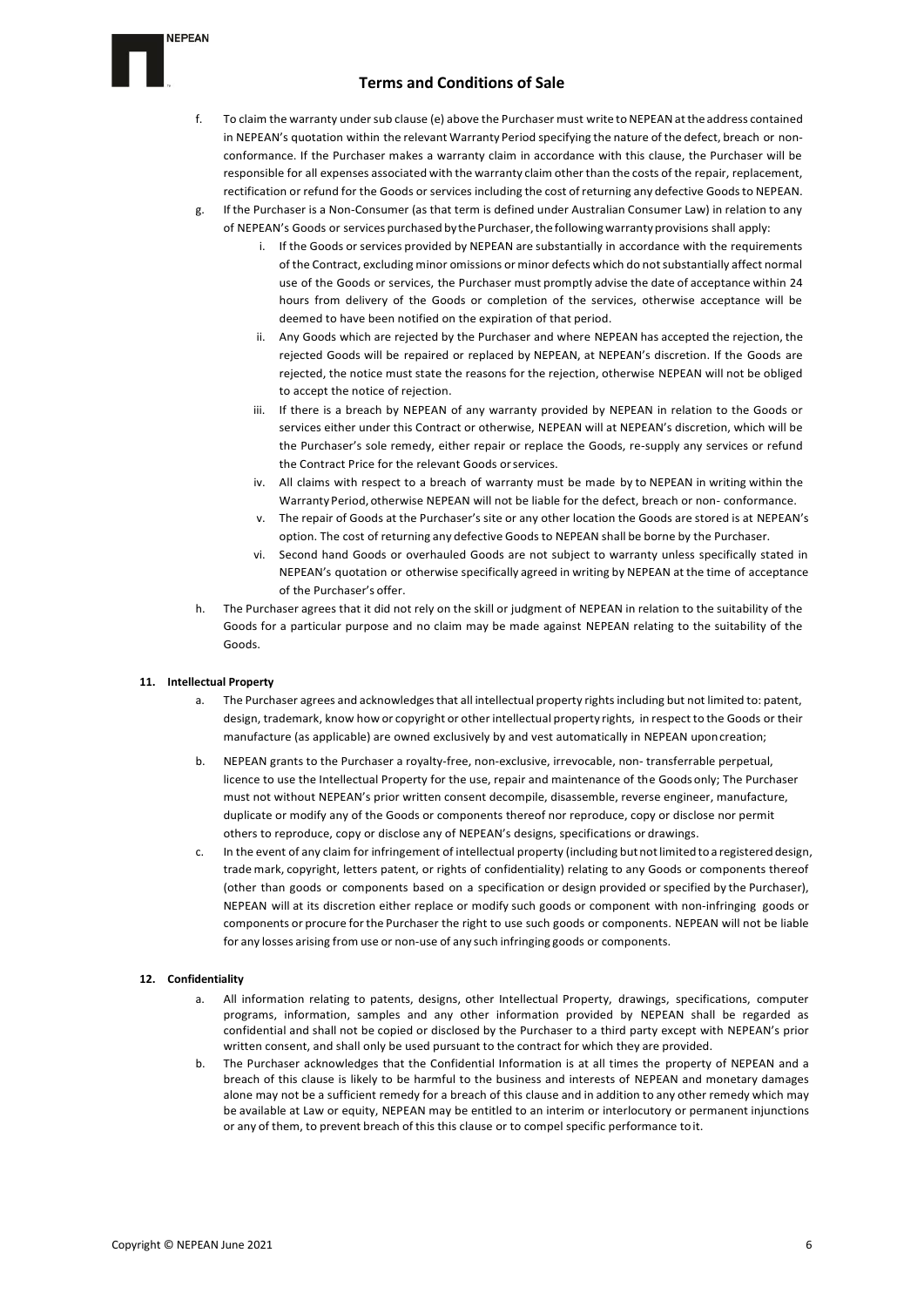

### **13. Force Majeure**

- a. NEPEAN shall not be liable for any failure to or delay in fulfilling its obligations under this Contract, due to any cause beyond NEPEAN's reasonable control, including but not limited to acts of God, acts of civil or military authority, fires, epidemics, floods, earthquakes severe weather events, riots, wars, sabotage, labor disputes, governmental actions or inability to obtain materials, components, energy, manufacturing facilities, or transportation.
- b. If there is an event of force majeure NEPEAN shall be entitled, at its sole discretion, by notice to the Purchaser either to:
	- i. extend the time for delivery of the Goods by a period equal to the time lost by reason of such delay;
	- ii. terminate the Purchase Order for the Goods; or
	- iii. decline to accept any further Purchase Orders.

NEPEAN will not be liable for any damages for any failure to perform its obligations under the terms and conditions of this Contract due to an event of force majeure.

### **14. Cancellation**

The Purchaser may not cancel the Purchase Order or Contract without NEPEAN's prior written consent. Such cancellation if agreed to by NEPEAN shall be on such conditions as NEPEAN may decide in its absolute discretion including but not limited to payment of reasonable and appropriate cancellation charges determined byNEPEAN.

## **15. Packaging, Tests and Inspections**

- a. Where inspections and tests are performed they will be undertaken in accordance with NEPEAN's standard practice, including test documentation, and will be carried out at the place of manufacture or elsewhere at NEPEAN's sole discretion. Such inspections and tests, together with any additional tests as may be specified in NEPEAN's quotation, are the only inspections and tests included in the quoted price. Should any further inspection or tests be required by the Purchaser these will be subject to the NEPEAN's prior agreement and will result in an increase in the contract price and an extension to the time for delivery.
- Unless stated otherwise in any quotation packing is not included in the contract price. Any packing required by the Purchaser and not specifically stated as being included in any quotation shall be to the Purchaser's account.

### **16. Date of Supply and Extension of Time**

- a. Any date for delivery or contract period shall be extended in respect of any delay suffered by NEPEAN relating to instructions given by, or a lack of instructions from, the Purchaser, or any other acts or omissions of the Purchaser, or the Purchaser's employees, agents, contractors or those for whom the Purchaser is responsible, including any delay or withdrawal of access by the Purchaser to the premises required for NEPEAN to fulfil its obligations under thisContract.
- b. NEPEAN shall not be liable to the Purchaser for any failure to meet any obligation under any contract arising between NEPEAN and the Purchaser to the extent that such failure is caused by or arises from:
	- i. Force majeure event; or
	- ii. any other cause whether arising from natural causes, human agency or anything beyond the reasonable control of NEPEAN.

### **17. Assignment and Sub-contracting**

NEPEAN may assign, sub-contract or otherwise transfer any right, obligation or benefit under this Contract, or any part thereof, to any other party in NEPEAN's sole discretion. The Purchaser may not assign or otherwise transfer its rights without the prior written consent of NEPEAN.

## **18. Exclusion of Liability and Consequential Loss**

Notwithstanding any other provision of this Contract and to the extent permitted by law, NEPEAN has no liability and the Purchaser waives and releases NEPEAN from all liability, including by way of tort, contract, equity, statute, indemnity or otherwise, to the Purchaser for loss of use, loss of production, loss of profit (actual or anticipated), loss of income, loss of revenue, loss of business, loss of contract, loss of business reputation, loss of goodwill, loss of anticipated saving or wasted overheads, any increased costs of finance or borrowing, costs and expenses incurred in mitigating any loss or damage or for any consequential loss, special, indirect, exemplary or punitive damage.

## **19. Limitation of Liability**

Notwithstanding the other provisions in this agreement, the maximum liability of NEPEAN to the Purchaser, however caused, including by way of tort (including negligence), contract, equity, statute, indemnity or otherwise, arising out of or in any way in connected with this Contract or its subject matter is limited to, in aggregate, ten percent (10%) of the Contract Price**.**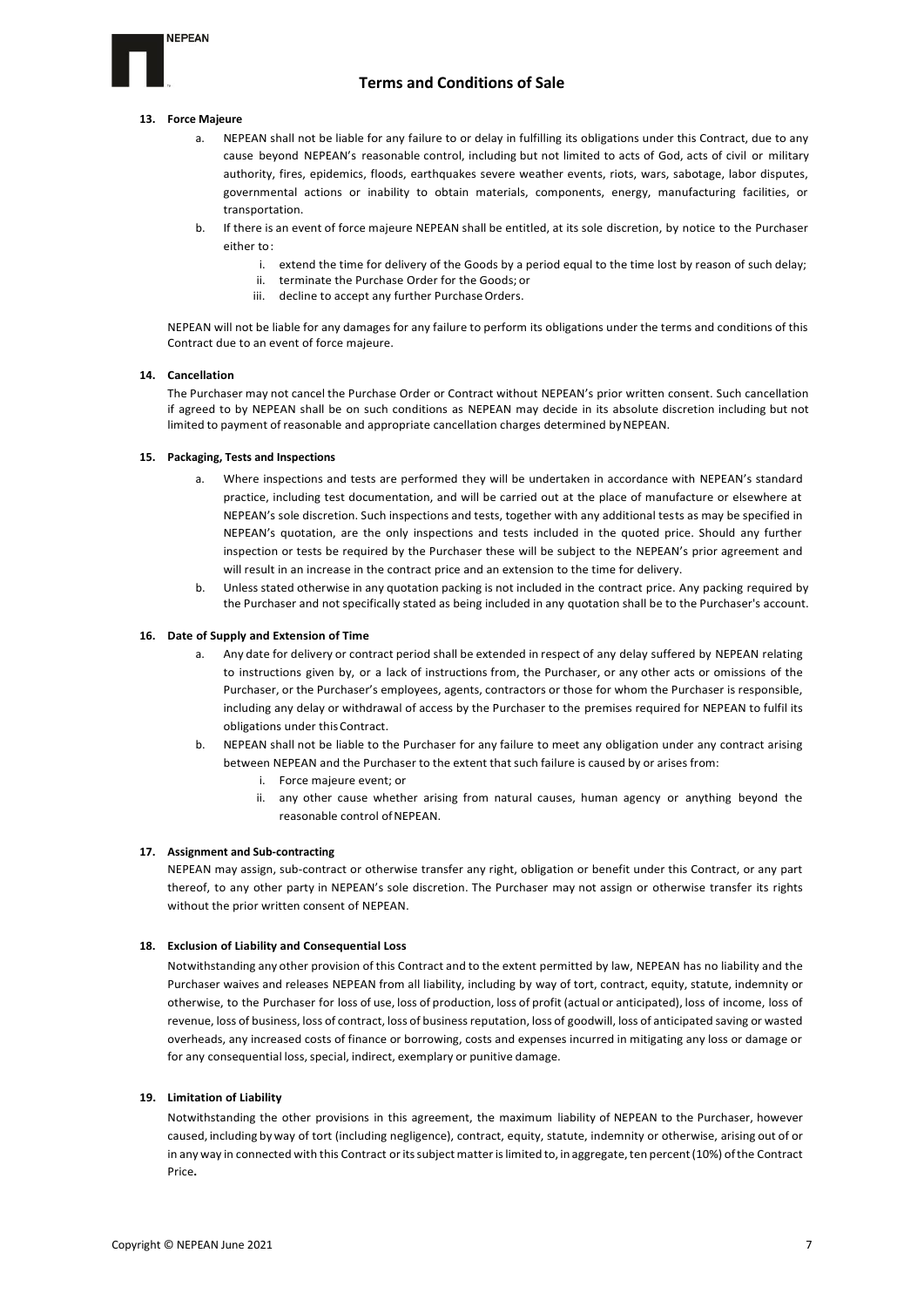### **20. Lien**

**NEPEAN** 

- a. The Purchaser agrees and acknowledges that in respect of any of the Purchasers Goods delivered to NEPEAN for repair, maintenance, service, refurbishment or other works, the Purchaser acknowledges that NEPEAN has a generallawlien over allpersonalproperty inNEPEAN'spossession belonging to the Purchaser ("Repairer's Lien").
- The Purchaser agree that NEPEAN may, in its sole discretion, exercise the Repairer's Lien over any of the Purchaser's personal property in NEPEAN's possession in respect of any outstanding amounts due and unpaid by the Purchaser and may retain the Goods and serve a notice on the Purchaser requiring immediate payment of the amounts outstanding.
- c. If the amounts outstanding by the Purchaser have not been paid within 60 days of NEPEAN providing the notice in (b) or after NEPEAN makes reasonable attempts to contact the Purchaser, NEPEAN may sell Goods and apply the proceeds in the first instance to the satisfaction of the amounts outstanding by the Purchaser and the costs of exercising the right of sale. NEPEAN shall return to the Purchaser any remaining proceeds after the satisfaction of the amounts outstanding by the Purchaser and the costs of exercising the right ofsale.

### **21. Dispute Resolution**

- a. If at any time any question, dispute or difference ("Dispute") whatsoever should arise between NEPEAN and the Purchaser in connection with or arising out of this Contract, then either party may give to the other notice in writing of the existence of such Dispute.
- b. Within 14 days of the giving of notice of the existence of such dispute in (a), the General Managers or other Senior Executive of the Parties must meet and attempt in good faith to mutually resolve such Dispute.
- If the parties are unable to mutually resolve such Dispute within 21 days, then the parties may submit the Dispute to arbitration by a sole arbitrator appointed jointly by the parties, and if one cannot be agreed jointly within 14 days, to an arbitrator appointed by the President for the time being or Acting President for the time being of the NSW Chapter of The Institute of Arbitrators, Australia. The arbitrator shall not be a person who has participated in any informal dispute resolution procedure in respect of the Dispute. The award of the arbitrator shall be final and binding on the parties, including any determination on the costs.The seat ofthe arbitration shall be in Sydney, Australia. The laws governing the arbitration shall be the laws of New South Wales, Australia.

### **22. Notices**

Any notice to be given to the Purchaser shall be deemed to be given upon its being posted or sent by facsimile to the address or facsimile number of the Purchaser set out in the Contract or to the Purchaser's registered office or to the Purchaser's last known address.

### **23. Modern Slavery Act 2018**

- a. The Purchaser will comply, and will ensure that the Purchaser's Personnel comply with all applicable Laws, regulations, codes and sanctions, including but not limited to anti -bribery and corruption, foreign corrupt practices, anti-terrorism and anti-slavery laws and specifically the Criminal Code Act 1995 (Cth) (Australia), the Bribery Act 2010 (United Kingdom), the Foreign Corrupt Practices Act 1977 (United States of America) the Modern Slavery Act 2018 (Cth) (Australia) and the Modern Slavery Act 2015 (United Kingdom).
- b. The Purchaser will not engage in any course of conduct that would cause NEPEAN to be in violation of the Laws of any jurisdiction, including, without limitation, the Laws, regulations, codes and sanctions referred to in this clause. The Purchaser shall ensure that it has in place and maintains policies and procedures adequate to prevent bribery and corruption, foreign corrupt practices, terrorism, slavery and human trafficking and to ensure compliance with the applicable Laws, regulations, codes and sanctions referred to in this clause.
- c. The Purchaser must (and must continue to) ensure that the Purchaser's Personnel shall uphold the highest standards of business ethics and conduct, and undertake not to give or receive any advantage that could be perceived as payment or receipt of a bribe, not to make facilitation payments, not to bribe a foreign public official, and not to engage in any form of modern slavery or human trafficking.
- d. The Purchaser acknowledges that NEPEAN has obligations to comply with Modern Slavery laws, and represents and warrants to NEPEAN that, at the date of entering into this Contract, the Purchaser:
	- i. has no knowledge of any Modern Slavery offences that have occurred or are currently occurring within its organisation or supply chain;
	- ii. takes and will continue to take reasonable steps through the performance of the work under contract to identify the risk of, and prevent the occurrence of, Modern Slavery offences within its organisation or supply chains; and
	- iii. acknowledges that NEPEAN has the absolute discretion to terminate this contract upon becoming aware of any Modern Slavery offences having being committed by the Purchaser or within the Purchaser's supply chain (in which case NEPEAN will pay the Supplier for all work,
	- iv. materials or services performed up until the date of termination and in all other respects the Purchaser shall have no claim whatsoever against NEPEAN).